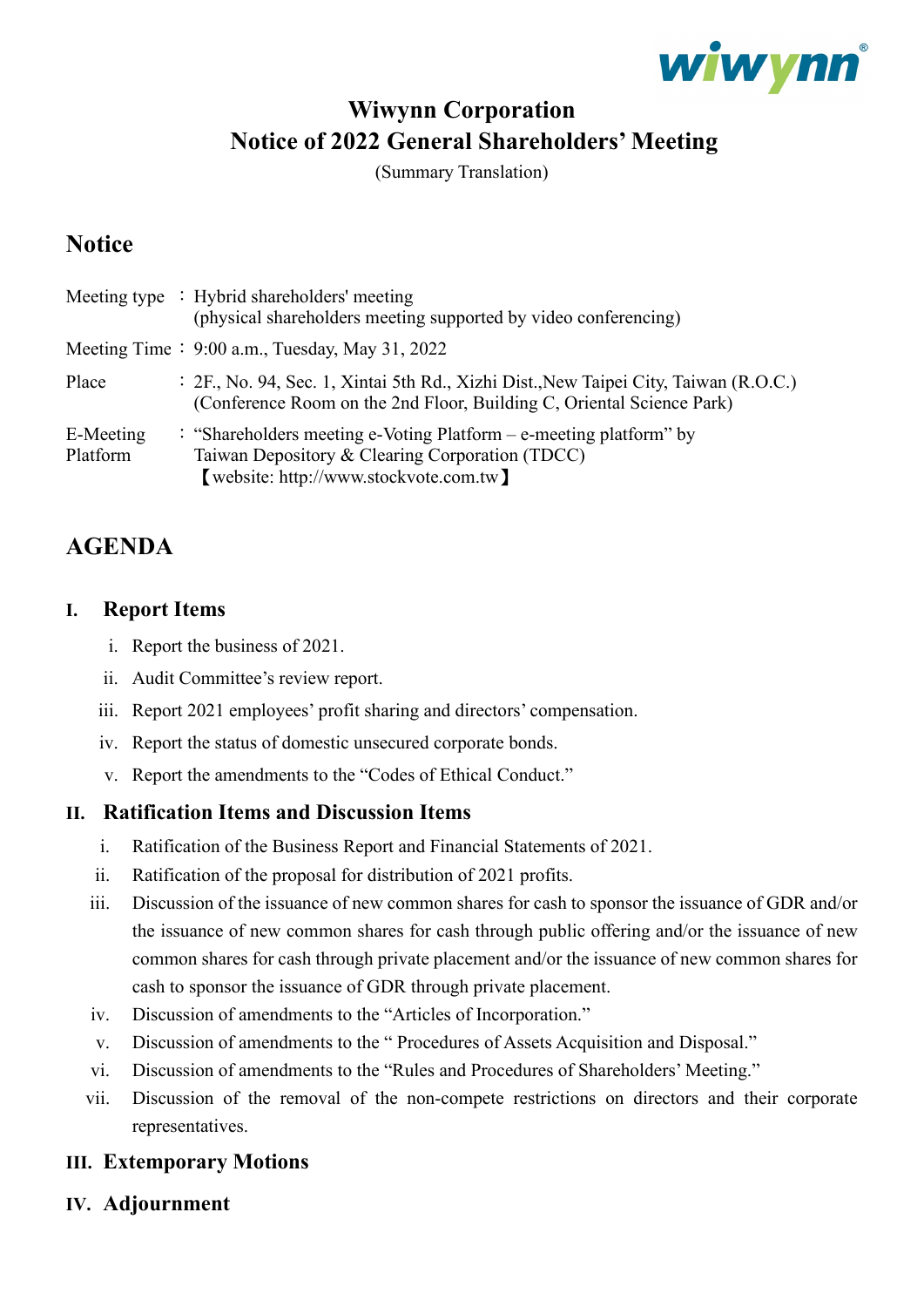

### **Any other matters that need to be specified:**

- I. Regarding the major content of the General Shareholders' Meeting (the "Meeting") of Wiwynn Corporation (the "Company"), please visit the Market Observation Post System (MOPS) (http://mops.twse.com.tw) (English version) and click "Electronic Books/ Stockholders' Meetings."
- II. Please find the Notice of Attendance and Proxy Form enclosed with the Meeting Notice. If you plan to attend the Meeting in person, please affix your signature or personal seal on the Attendance Card and register at the Meeting venue on the Meeting date. If you plan to appoint a proxy to attend the Meeting, please affix your signature or personal seal on the Proxy Form, fill out the name and address of the proxy, and deliver the Form five days prior to the Meeting date to the Company's agency, Stock Transfer Agent Department of Yuanta Securities Co, Ltd. (B1F., No. 210, Sec. 3, Chengde Rd., Datong Dist., Taipei City 103432, Taiwan (R.O.C.)).
- III. The proxy tallying and verification institution of the Company is Stock Transfer Agent Department of Yuanta Securities Co., Ltd.
- IV. If there is any shareholder who intends to solicit for the proxies, the summary statement of the Solicitor Solicitation Information compiled by the Company will be available on April 29, 2022 on the website of Securities and Futures Institute (http://free.sfib.org.tw). For inquiries, please visit the website and click "Free Inquiry System for Information Related to the Public Announcement of Proxy Form".
- V. Shareholders may exercise their voting rights via electronic means in the Meeting. The period for such electronic voting to be carried out is from May 1, 2022 to May 28, 2022. Please login to the website of e-Voting Platform by TDCC and proceed in accordance with the instructions provided. 【Website: [https://www.stockvote.com.tw](https://www.stockvote.com.tw%E3%80%91/)】
- VI. In the event that the Company has to change the Meeting venue due to Covid-19 outbreak, such announcement will be made on the "Material Information" of MOPS.
- VII.Relevant matters for convening hybrid shareholders' meetings:
	- i. Shareholders intend to attend the Meeting online should register from May 1, 2022 to May 28, 2022 on the website of E-Meeting Platform by TDCC. 【Website: [https://www.stockvote.com.tw](https://www.stockvote.com.tw%E3%80%91/)】 Registration shall be accepted from 30 minutes before the Meeting starts, and the person who completes the registration shall be deemed attending the Meeting in person.
	- ii. When the chair declares the Meeting open, shareholders attending the Meeting online shall cast votes on proposals and elections on E-Meeting Platform until the chair announces the voting session ends or will be deemed abstained from voting.

Shareholders attending the Meeting online may raise questions in writing on the website of E-Meeting Platform by TDCC. Two questions at most are allowed for the same proposal and each question shall contain no more than 200 words. Please refer to the instructions provided on the